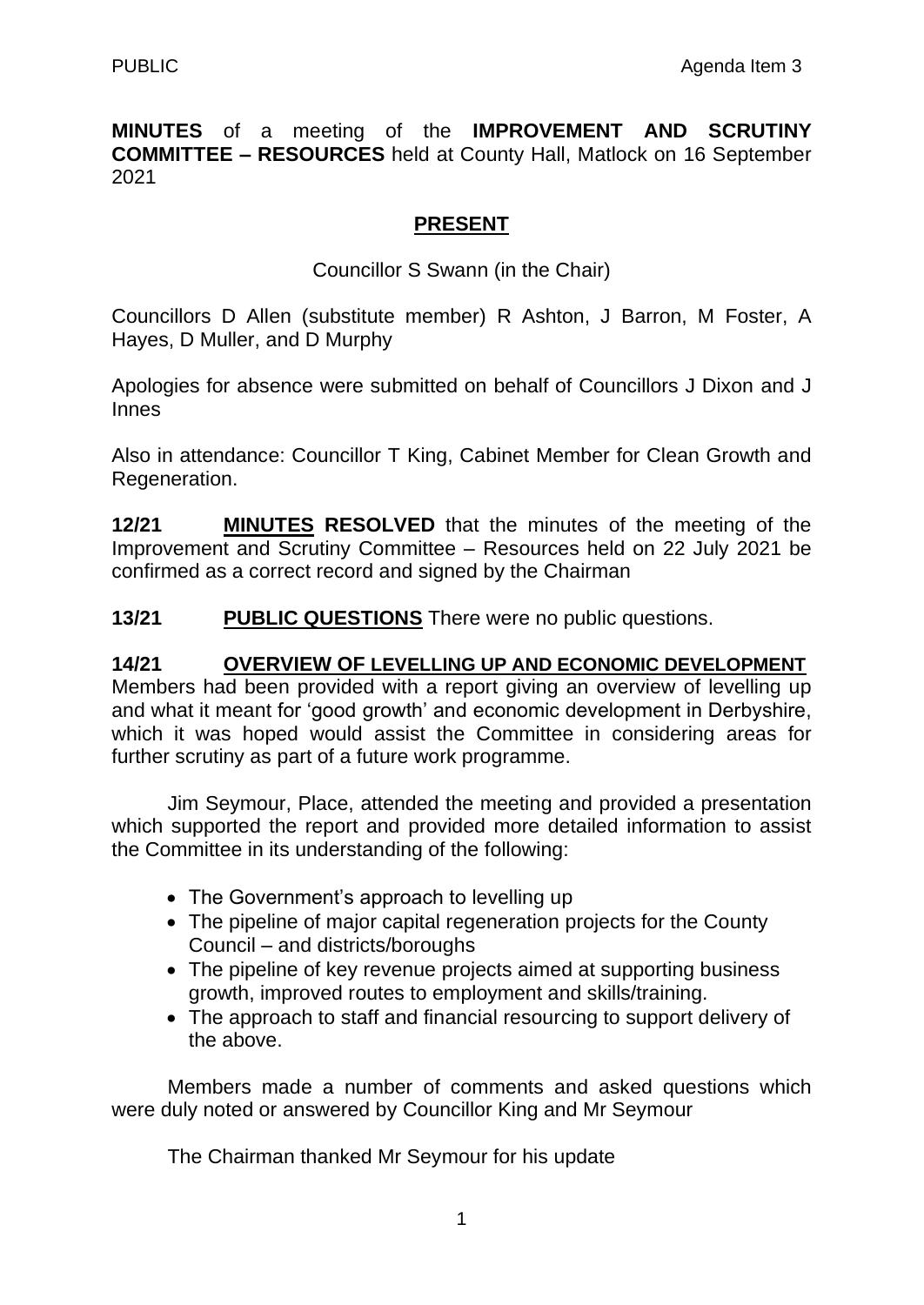**RESOLVED** to note the overview provided by the Economy and Regeneration Service and consider the implications for helping drive levelling up in Derbyshire

**15/21 CUSTOMER FEEDBACK/COMPLAINTS SYSTEM UPDATE** Julie Odams, Assistant Director Communications and Customers, attended the meeting and provided a presentation to members which outlined the new Customer Feedback system, its place within the Channel Shift programme and progress to date. The presentation also discussed the expected benefits of the new approach to both residents and the organisation.

Details were given of the approach being taken; the expected customer feedback benefits; the timeline to date; the phased delivery approach and why this approach was being taken.

In terms of current progress, the following were highlighted:

Discovery phase was complete for Children's Services and Place –to be delivered in Phase 1 –higher volumes and increased risk ;

Adult Social Care being looked at for delivery in Phase 2 (Jan –July 2022) would require some Mosaic integration;

Commissioning, Communities and Policy (CCP) to be looked at 2022 – more disparate processes and volumes are lower,

Basic reports should be available from October this year; and

Focus to be on improvement, not just reporting.

In terms of equality impact there was a clear focus on ensuring that people were not disadvantaged

It was important not to make assumptions as the Ofcom Online Nation report 2021 showed that 71% of people over 55 made regular use of the internet, spending an average of 2hrs 51 minutes online each day.

However, some people, such as the economically disadvantaged, elderly, limited physical and mental capacity, elderly carers, and those in rural areas may find online access difficult.

Full equality impact assessments would be undertaken and continually reviewed.

Members made a number of comments and asked questions which were duly noted or answered by the officers. Particular reference was made to the